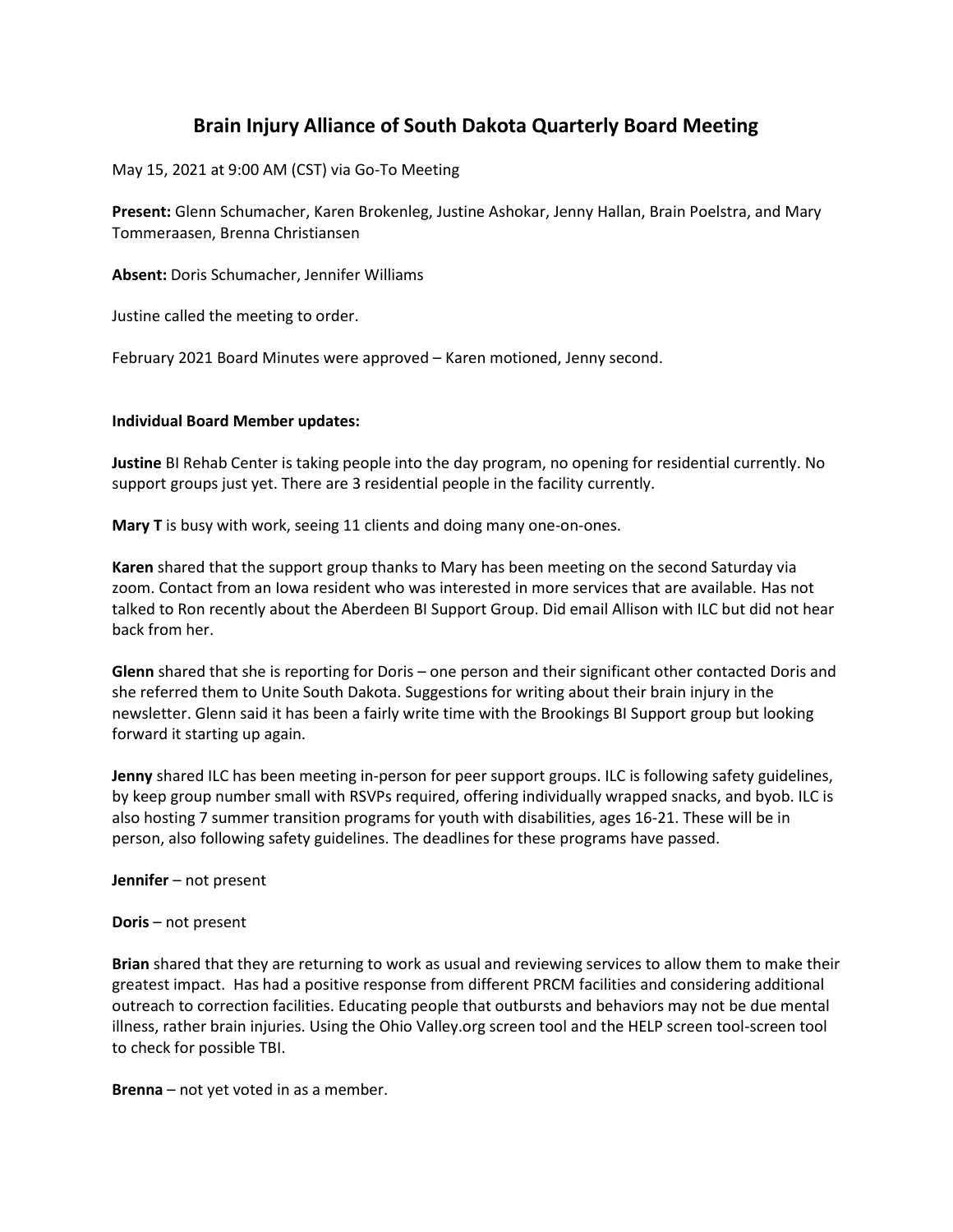### **Contacts made to our board members:**

Doris – 1 contact Karen – 1contact  $Mary - 1 contact$ 

## **Other Updates:**

Jenny motioned to approve Brenna Christiansen as a member of Brain Injury Alliance South Dakota. Approved. Brenna will be invited to the next board meeting.

Mary followed up with Irene. Currently full and are unable to work outside the facility, so they are looking at bringing employment opportunities to the center.

-BI Networking Group is meeting this coming Wednesday, 5/19. Gathering resources and have TEAMS set up so items can be attached and accessed easily.

-Mary recently talked to Jacquie at LifeScape, about bringing someone back to South Dakota from Minnesota to be with family, but family situation is complicated. They are needing services here.

Brian talked about a survey on website about Disability Rights SD to assist with goal setting in the upcoming year. This is for all persons with disabilities. He will send us the link to share with others. BIASD will share the link in the next newsletter. TBI Medicaid waiver in SD is his next big project.

-"To take the survey you can follow this link: <https://drsdlaw.org/survey/> . Surveys for this year will be accepted until July 15, 2021. This link can be placed on the BIASD website as well. The responses that we receive will be used to determine the areas of focus for Disability Rights South Dakota for the next fiscal year."

# **Committees:**

### **Nominating (membership): Karen, Mary** — (Reported above as well)

Mary mentioned that the more we can show that we are actively supporting the BI movement and changes in SD, then we will have more opportunities to bring other individuals in as board members.

**Legislation**: **Justine** — Still waiting to hear on any updates to needs assessment at Legislative level.

**Newsletter/Advertising: Doris, Mary** — Karen had an Avera Rehab social worker asked for the recent newsletter for a patient they are working with. For future newsletters Jenny's mom will write an article about her personal journey with a brain injury. Brenna will also reach out to individuals she knows and ask if they are interested in submitting a short article. Next newsletter to include Disability Rights SD survey link.